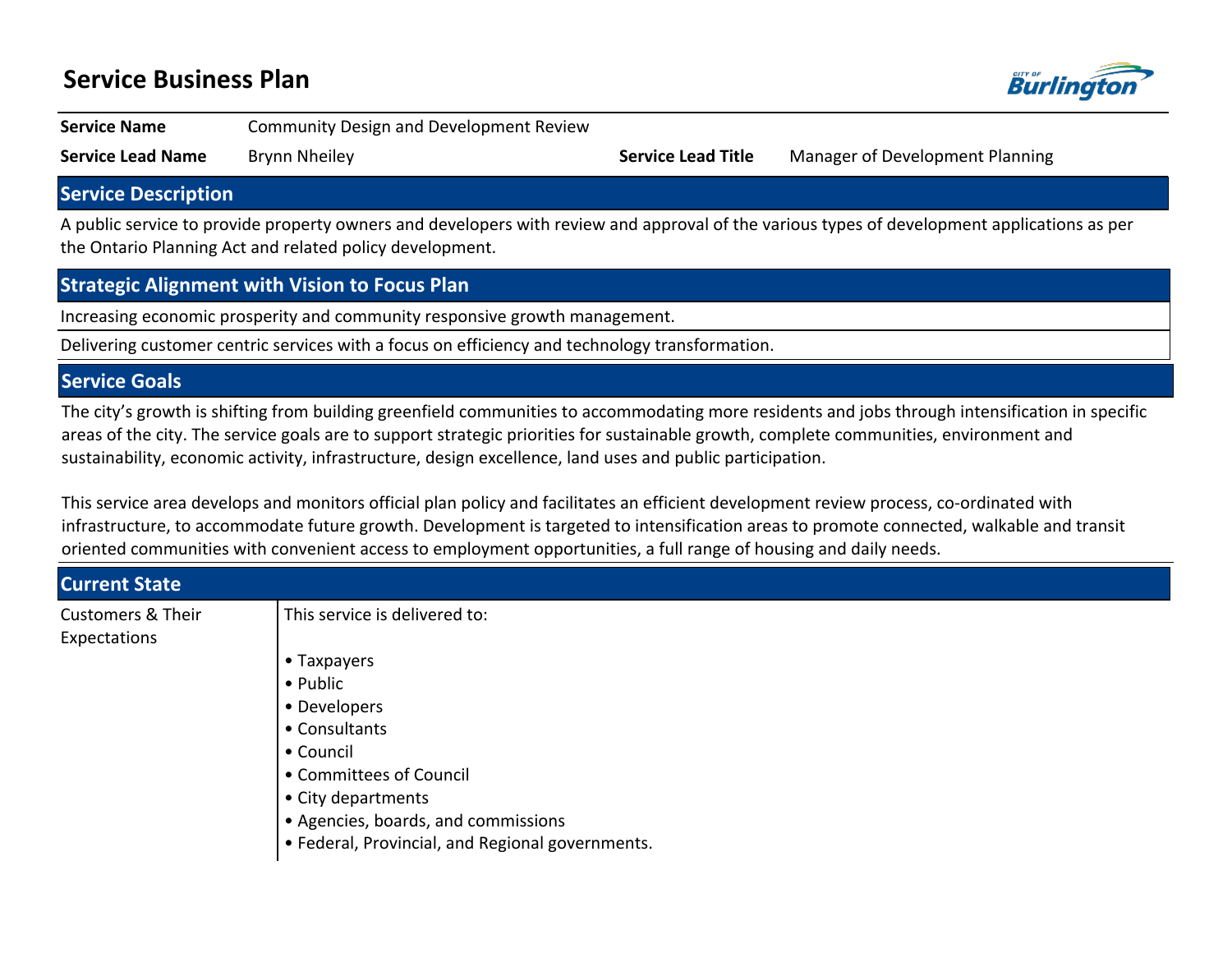|                                  | Their expectations include:<br>. Information will be available, current, accurate and clear.<br>• Staff will be knowledgeable, accessible and responsive to emerging issues<br>• An efficient, predictable, cost-effective, and timely development review and approval process in place for<br>developers and land owners that is accessible, efficient, predictable, cost effective, and timely.<br>• An effective review process in place for citizens and neighbours that is transparent, inclusive, fair, and leads to<br>healthy, safe, affordable, and attractive neighbourhoods.<br>• Fairness, trust, guidance, and confidence in the process through meaningful public engagement.<br>• Short- and long-term public interests are factored into recommendations.<br>• An effective review process in place for Council/agencies, boards and commissions to ensure public engagement<br>and transparency, and where professional advice is provided to implement the vision of the Official Plan and the<br>Strategic Plan.<br>. Collaborating and providing Federal, Provincial, and Regional levels of government with professional, objective,<br>and practical guidance in terms of higher level policy initiatives and how they can be implemented at the local level<br>in a more efficient and effective manner.<br>• That information will be available, current, accurate, and clear<br>• Staff will be knowledgeable, accessible, and responsive to emerging issues<br>• Staff will be positive drivers of change to policy, as needed<br>. Staff will seek ways to bridge urban growth management objectives between the Province, Halton Region, and the<br>City |
|----------------------------------|--------------------------------------------------------------------------------------------------------------------------------------------------------------------------------------------------------------------------------------------------------------------------------------------------------------------------------------------------------------------------------------------------------------------------------------------------------------------------------------------------------------------------------------------------------------------------------------------------------------------------------------------------------------------------------------------------------------------------------------------------------------------------------------------------------------------------------------------------------------------------------------------------------------------------------------------------------------------------------------------------------------------------------------------------------------------------------------------------------------------------------------------------------------------------------------------------------------------------------------------------------------------------------------------------------------------------------------------------------------------------------------------------------------------------------------------------------------------------------------------------------------------------------------------------------------------------------------------------------------------------------------------------------------------------------------|
| <b>Existing Service Delivery</b> | • Short- and long-term public interests are factored into decisions<br>This service champions corporate projects that support the City's strategic plan by providing innovative, strategic,<br>and professional planning and development advice, information on the City's planning functions and procedures,<br>providing professional planning advice to Council about development proposals, and facilitating future development<br>strategies.                                                                                                                                                                                                                                                                                                                                                                                                                                                                                                                                                                                                                                                                                                                                                                                                                                                                                                                                                                                                                                                                                                                                                                                                                                   |
|                                  | This service liaises with all levels of government, municipal agencies, the development industry, and the public to<br>represent the City, build business relationships, and promote the City's vision.                                                                                                                                                                                                                                                                                                                                                                                                                                                                                                                                                                                                                                                                                                                                                                                                                                                                                                                                                                                                                                                                                                                                                                                                                                                                                                                                                                                                                                                                              |
|                                  | The range of Community Planning and Development Review services provided includes:                                                                                                                                                                                                                                                                                                                                                                                                                                                                                                                                                                                                                                                                                                                                                                                                                                                                                                                                                                                                                                                                                                                                                                                                                                                                                                                                                                                                                                                                                                                                                                                                   |
|                                  | Policy drafting: preparing new Official Plan policies, based on research, analysis, public and stakeholder<br>communication and engagement.                                                                                                                                                                                                                                                                                                                                                                                                                                                                                                                                                                                                                                                                                                                                                                                                                                                                                                                                                                                                                                                                                                                                                                                                                                                                                                                                                                                                                                                                                                                                          |
|                                  |                                                                                                                                                                                                                                                                                                                                                                                                                                                                                                                                                                                                                                                                                                                                                                                                                                                                                                                                                                                                                                                                                                                                                                                                                                                                                                                                                                                                                                                                                                                                                                                                                                                                                      |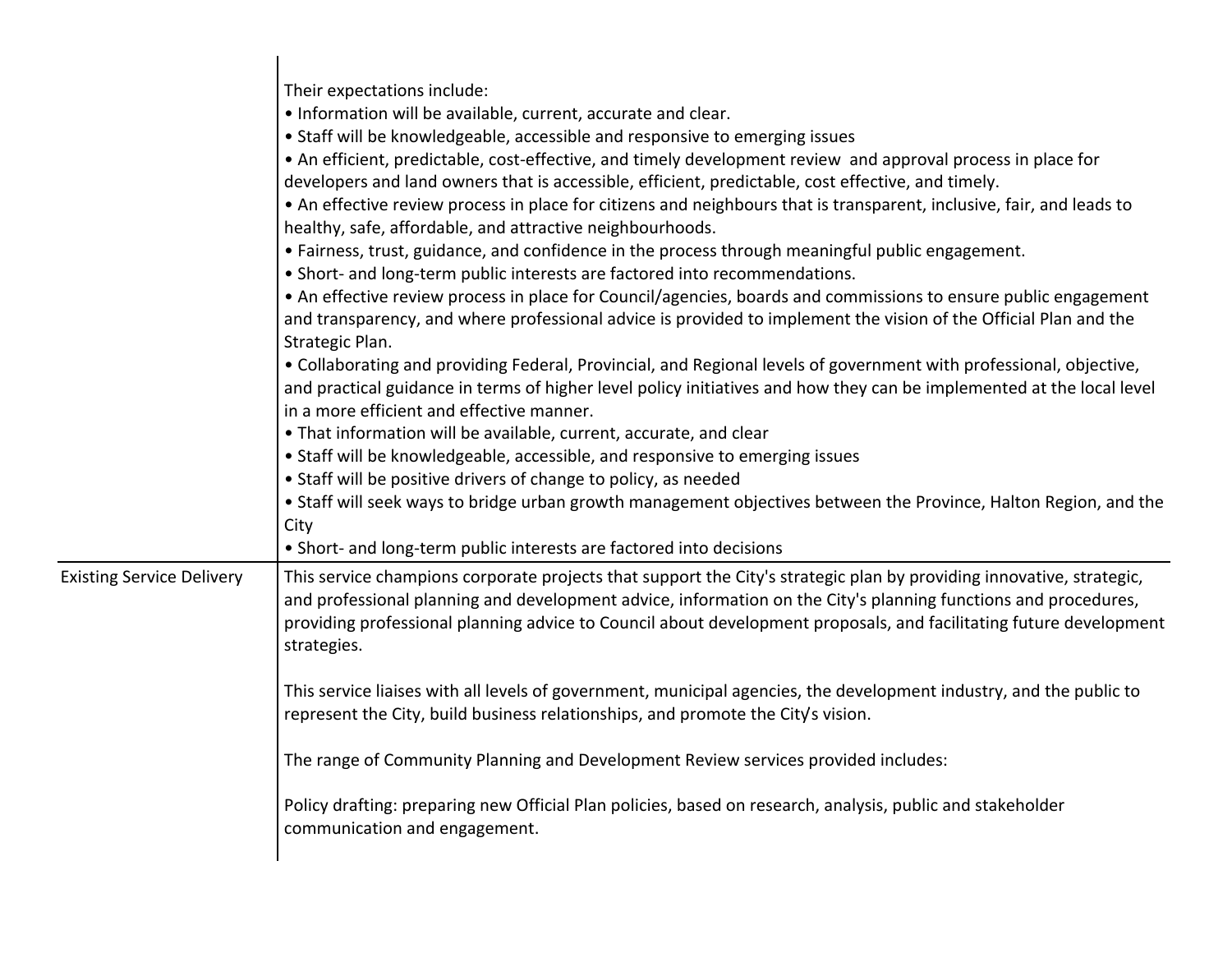|                                                           | Process: establishing transparent and reliable decision making planning processes.                                                                                                                                                                                                                                                                                                                                                                                |  |  |  |  |  |  |
|-----------------------------------------------------------|-------------------------------------------------------------------------------------------------------------------------------------------------------------------------------------------------------------------------------------------------------------------------------------------------------------------------------------------------------------------------------------------------------------------------------------------------------------------|--|--|--|--|--|--|
|                                                           | Engagement: Consulting with the public on changes in regulation and proposed development.                                                                                                                                                                                                                                                                                                                                                                         |  |  |  |  |  |  |
|                                                           | Review and Analysis: Evaluating technical and social factors to provide Council with recommendations regarding<br>development proposals.                                                                                                                                                                                                                                                                                                                          |  |  |  |  |  |  |
|                                                           | Advice: Providing a range of planning advice and opinions to the Mayor and Members of Council.                                                                                                                                                                                                                                                                                                                                                                    |  |  |  |  |  |  |
|                                                           | Information: Providing a range of planning information to identified customers and those who receive feedback<br>from identified customers.                                                                                                                                                                                                                                                                                                                       |  |  |  |  |  |  |
|                                                           | Research and Project Management: Managing the Official Plan review process and other special projects, from<br>initiation to completion. Conducting research through data synthesis and public and stakeholder engagement as<br>part of policy development.                                                                                                                                                                                                       |  |  |  |  |  |  |
|                                                           | Co-ordination and alignment: facilitating alignment between various corporate projects and the Official Plan, and<br>between external initiatives and the Official Plan and Burlington public interest. Fostering partnership and<br>consultation with internal departments and agencies.                                                                                                                                                                         |  |  |  |  |  |  |
| <b>Existing Customer</b><br>Engagement Tools /<br>Methods | Staff regularly host and lead public meetings, design workshops, pre-consultations with applicants/consultants, and<br>assist customers via email and telephone inquiries. Furthermore, reach out to the public is also provided via direct<br>mailings, newspaper ads, signage, and email.                                                                                                                                                                       |  |  |  |  |  |  |
|                                                           | Various documents and resources such as the City's Official Plan, Zoning By-law, Site Plan Design Guidelines, Urban<br>Design Guidelines, Tall and Mid-rise Building Design Guidelines, and the Development Application Process are<br>available online to assist the customer.                                                                                                                                                                                   |  |  |  |  |  |  |
|                                                           | Staff regularly use technological tools to connect with customers including AMANDA, the municipal property<br>system; GIS based mapping software; social media; online surveys; online engagement tools; the City's public<br>website; and the City's internal website.                                                                                                                                                                                           |  |  |  |  |  |  |
| Is this Service Provincially<br>Legislated?               | Yes The Planning Act, The Municipal Act, Building Code Act, Statutory Powers and Procedures Act, Ontario<br>Heritage Act, Niagara Escarpment Planning and Development Act, Official Plan, Zoning By-law, Growth Plan,<br>Greenbelt Plan, Parkway Belt West Plan, Provincial Policy Statement, Ministry of the Environment<br>Regulations, Ontario Provincial Standards and Drawings, Urban Design Guidelines, Regional Official Plan,<br>Niagara Escarpment Plan. |  |  |  |  |  |  |
|                                                           |                                                                                                                                                                                                                                                                                                                                                                                                                                                                   |  |  |  |  |  |  |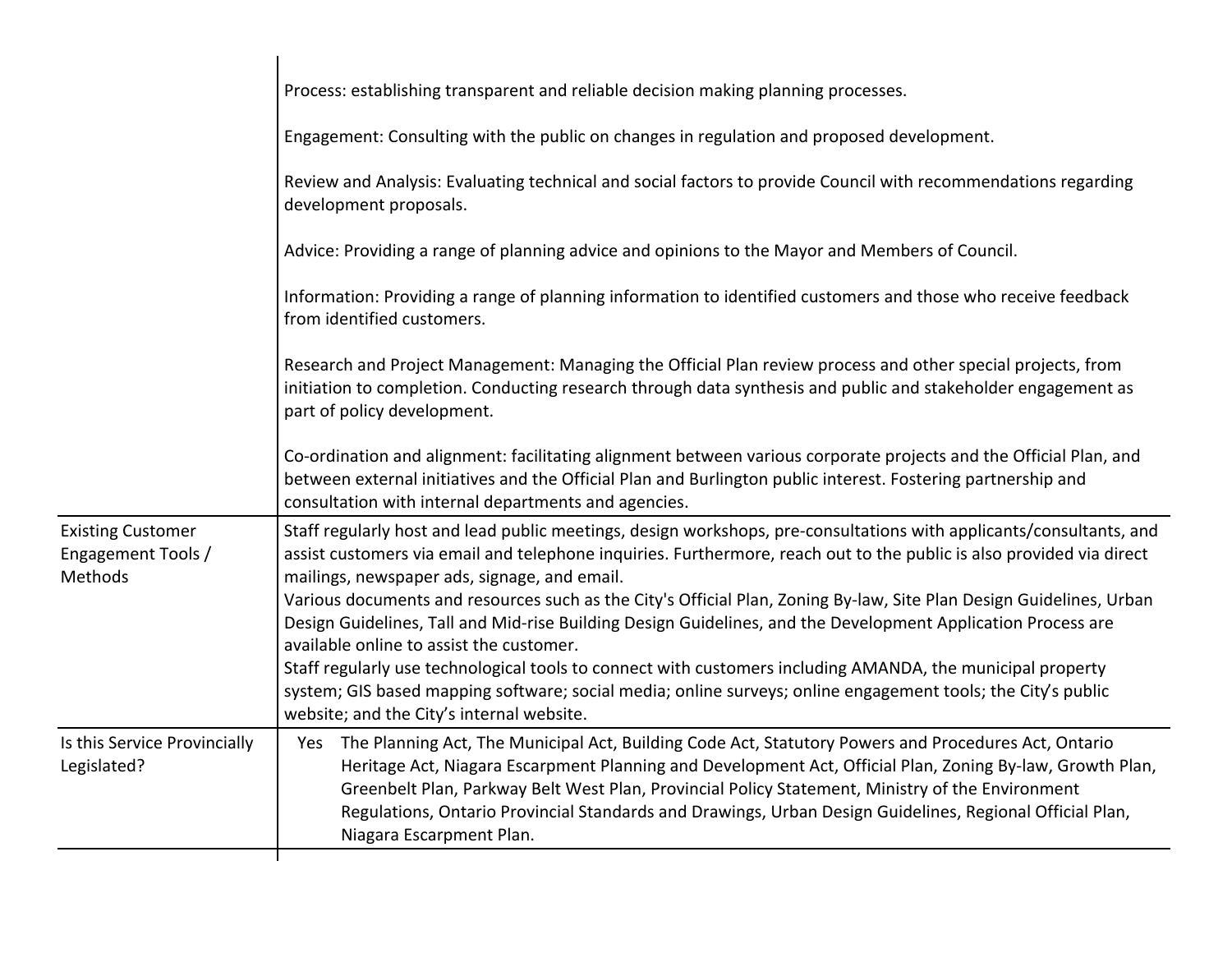| <b>Programs</b>                                                                                               |                                                                                                                                                                                                                                                                                                                                                                                                                                                                                                                                                                                                                                                                                                                                                                                                                                                                  |
|---------------------------------------------------------------------------------------------------------------|------------------------------------------------------------------------------------------------------------------------------------------------------------------------------------------------------------------------------------------------------------------------------------------------------------------------------------------------------------------------------------------------------------------------------------------------------------------------------------------------------------------------------------------------------------------------------------------------------------------------------------------------------------------------------------------------------------------------------------------------------------------------------------------------------------------------------------------------------------------|
| <b>Official Plan amendments</b><br>(OPA) and zoning by-law<br>amendments (ZBA)                                | • The Official Plan: A policy document that sets out the goals, objectives, land use vision and direction for long-term<br>growth and development in the City. It informs the capital budget and work plans of other departments.<br>• Zoning By-law: defines and identifies the use of land (parks, schools, houses, retail, office, industrial) and sets<br>performance standards for each permitted use.<br>• Official Plan and/or Zoning By-law Amendment: most commonly a result of a development proposal by a property<br>owner, for an individual property, that is inconsistent with the City's policies and/or by-laws. The rezoning process<br>provides a way to change zoning regulations for individual properties and is generally initiated by the property<br>owner. Not all zoning by-law amendments require an amendment to the Official Plan. |
| Site plan / minor<br>developments / zoning<br>certificates / grading and<br>drainage clearance<br>certificate | • Site plan control: All industrial, institutional, commercial, and multi unit residential developments are subject to<br>site plan approval. An applicant must submit details of a development proposal, including the location and design of<br>buildings and structures, landscaped areas, loading and garbage facilities, grading information, site servicing plans<br>and construction and mobility, for approval.<br>• Minor development: include Niagara Escarpment Commission (NEC) permits, liquor licence reviews, and Holding<br>"H" removal applications.<br>• A zoning certificate and grading and drainage clearance certificate are is required for most development,<br>confirming that the proposed use complies with all applicable zoning regulations, prior to the issuance of a building<br>permit.                                         |
| Subdivisions (Subs) /<br>condominium / part lot<br>control                                                    | . Plan of Subdivision: A legal survey that shows how property has been divided, into lots and/or block, and includes<br>the location of new roads and/or services and the proposed use of the lots or blocks. A registered plan of<br>subdivision creates legally conveyable parcels of land.<br>. Plan of Condominium: Conveyable legal descriptions typically used to describe multi-unit buildings and to define<br>individual ownership areas, exclusive use areas, and common element responsibilities.<br>• Part Lot Control: Lands contained with a registered plan of subdivision can obtained exemption to to create legally<br>conveyable parcels. Typically used for semi-detached and townhouse development.                                                                                                                                         |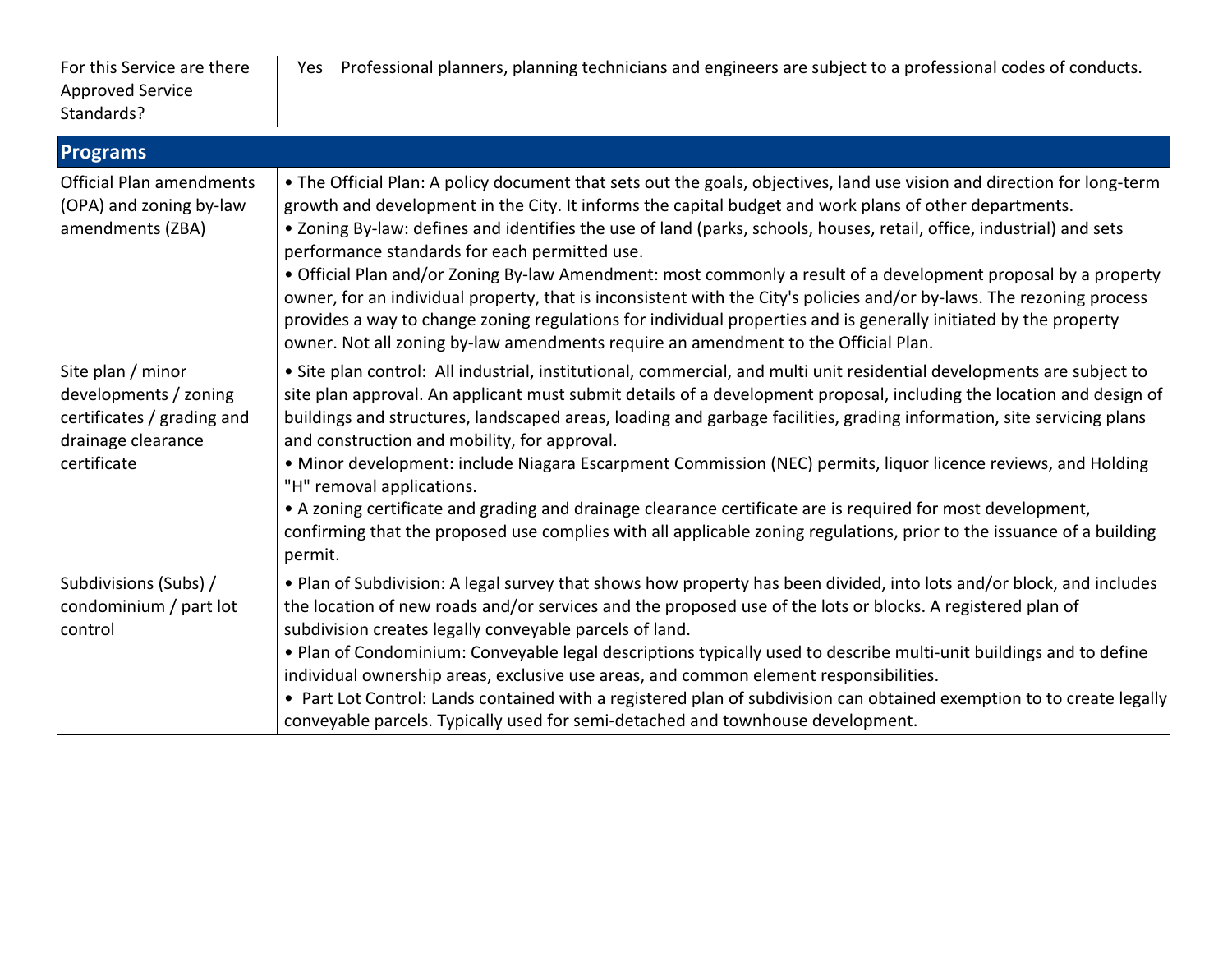| Variances / Consents | • Committee of Adjustment: An appointed body, regulated by the Ontario Planning Act, with delegated authority to<br>make decisions regarding minor variances and consents.<br>• Minor Variances: Insignificant deviations from the provisions of the Zoning By-law including extensions,<br>enlargements, or variations of existing legal non-conforming uses.<br>• Consents: Authorization to a landowner to divide, convey, and transfer part of lands. Consents may also be<br>granted for long term leases and validation of title.<br>. Departments and External Agencies review all proposals for technical standards and regulatory compliance to<br>provide recommendation to the Committee of Adjustment.<br>• Property Standards Committee: Made up of the same members of the Committee of Adjustment. Consider<br>appeals to Property Standards orders. |  |  |  |  |  |
|----------------------|---------------------------------------------------------------------------------------------------------------------------------------------------------------------------------------------------------------------------------------------------------------------------------------------------------------------------------------------------------------------------------------------------------------------------------------------------------------------------------------------------------------------------------------------------------------------------------------------------------------------------------------------------------------------------------------------------------------------------------------------------------------------------------------------------------------------------------------------------------------------|--|--|--|--|--|
| Policy and Research  | • Respond to and connect with regional and provincial planning initiatives, ensuring conformity to the plans and<br>consideration of local interests.<br>• Provide advice and information to customers and partners to help guide growth management, land use and<br>infrastructure decisions.<br>• Conduct project management, including communication and stakeholder engagement and making<br>recommendations to Council, for Official Plan review and special planning projects.<br>• Represent the City's interest at the Local Planning Appeals Tribunal (LPAT, Tribunal) as part of resolving land use<br>disputes.                                                                                                                                                                                                                                          |  |  |  |  |  |
| Data Management      | • Develop and manage a database to monitor policy effectiveness.<br>• Collect data primarily related to managing the City's growth.<br>• Report data to the public, stakeholders, agencies and Council.                                                                                                                                                                                                                                                                                                                                                                                                                                                                                                                                                                                                                                                             |  |  |  |  |  |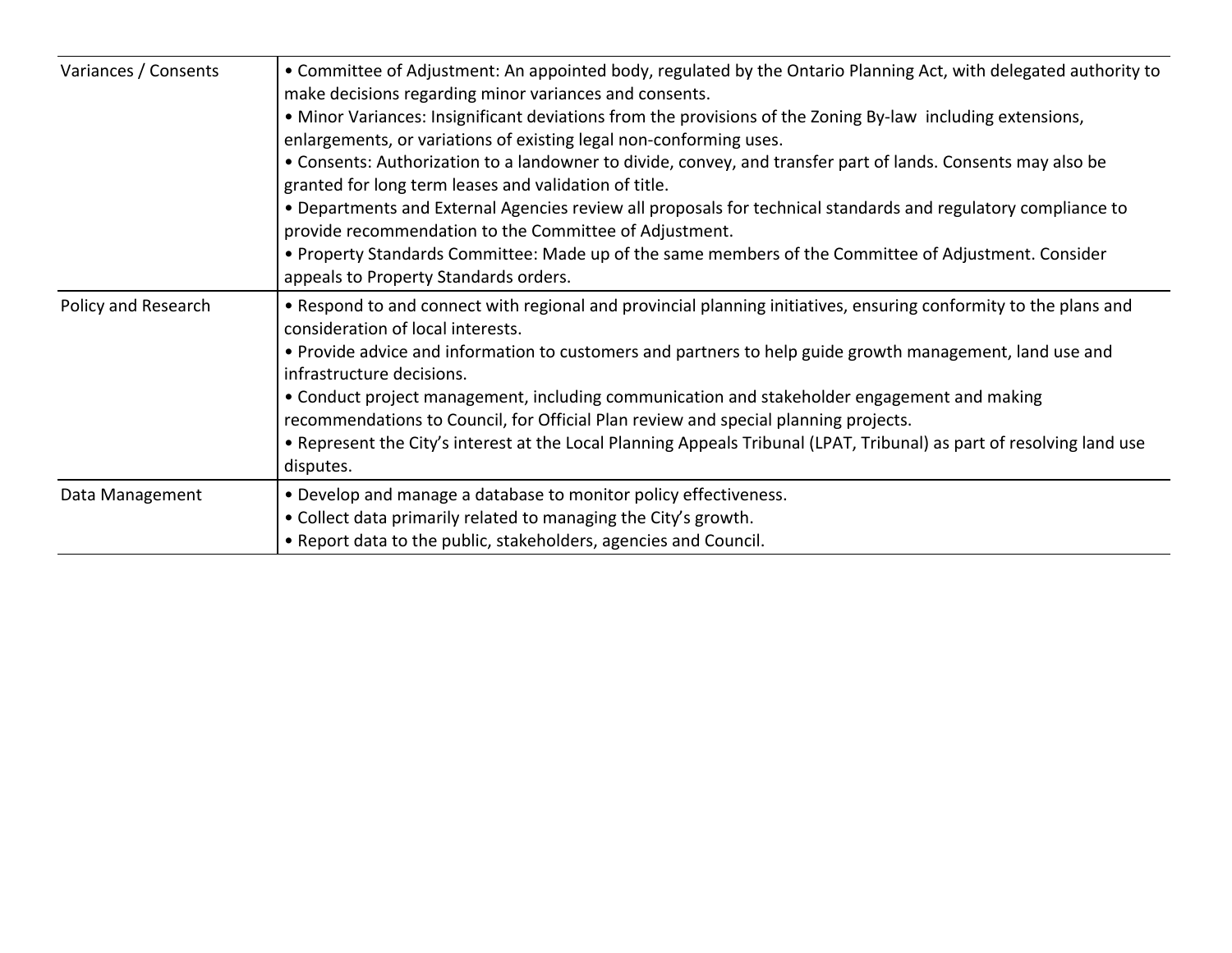### **Recent Continuous Improvement Initiatives**

In 2019:

• Participated in the review of Provincial Initiatives (Planning Act, A Place to Grow, Provincial Policy Statement) and Regional OP review to influence improvements to these plans in the interest of Burlington.

- Initiated the Interim Control By-law study, evaluating the role of Major Transit Station Areas in the Downtown and at the Burlington Go station.
- Continued the New OP project, examining the Downtown.
- Completed a study to update the Downtown Streetscape Guidelines.
- Completed mid-rise Building Urban Design Guidelines to guide high quality development with an emphasis on enhanced public realm.
- Analysis has been conducted to understand the effect of the removal of single detached dwellings from the site plan control process.
- ͻContinued assessment of possible process changes to improve customer service, find efficiencies, and eliminate redundancies.

• Committee of Adjustment staff have initiated acceptance of digital applications and file coordination to improve customer service and find efficiencies.

• Implementation of changes to the pre-consultation process, including applicant hosted neighbourhood meetings and having their development applications reviewed by the Burlington Urban Design advisory panel, resulting in higher quality submissions. Community notice signs and development application web pages have been redesigned to provide clear information and enhance public engagement.

- Collaboration with with the Transportation and Transit Division on various projects, including:
	- updated parking standards to ensure that residents needs are met, and to make more efficient use of land;
	- Integrated Mobility Plan;
	- QEW Prosperity Corridor study, in collaboration with MTO and Halton Region; and,
	- Metrolinx 407 ERT plan.
- Completed a Growth Analysis Study to inform the Region's Official Plan Review.
- Completed the Construction Management and Mobility Master Plan.

• Implementation of the Grading and Drainage Clearances Certificate, ensuring possible stormwater/surface water impacts of private development are mitigated through design improvements.

## **Environmental Considerations**

There is an environmental impact:

• By supporting the development of Burlington's Climate Action and Adaptation Plans, Corporate Energy Management Plan, and Urban Forestry Management Plan through facilitating development that reduces potential impact of development and supporting the creation of complete communities and making efficient use of infrastructure.

- Through policy that supports a compact urban form we limit the community's greenhouse gas emissions and protect the rural areas.
- Through policies that promote and support transit ridership and active transportation.

• Through facilitating compact development that protects our Natural Heritage Systems and mitigates risks to hazard lands through the promotion of Low Impact Development stormwater management and, sustainable building practices and the efficient use of land.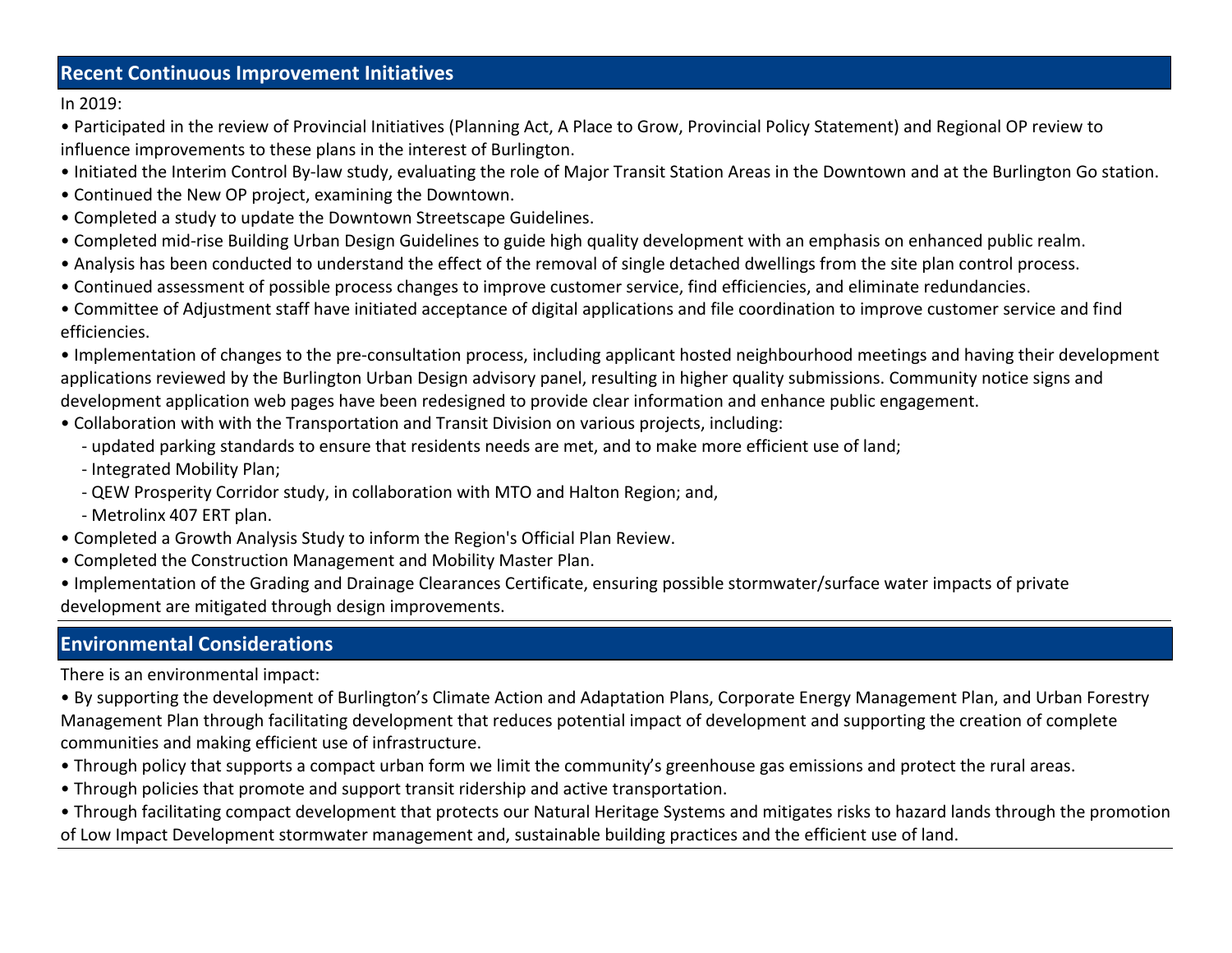|                               | <b>Emerging Opportunities and Anticipated Risks</b>                                                                                                                                                                                                                                                                                                                                                                                                                                                                                                                                                                                                                                                                                                                                                                                                                                                                                                                                                                                                                                                                                                                                                                                                                                                                                                                                                                                                                                                                                                                                                                           |
|-------------------------------|-------------------------------------------------------------------------------------------------------------------------------------------------------------------------------------------------------------------------------------------------------------------------------------------------------------------------------------------------------------------------------------------------------------------------------------------------------------------------------------------------------------------------------------------------------------------------------------------------------------------------------------------------------------------------------------------------------------------------------------------------------------------------------------------------------------------------------------------------------------------------------------------------------------------------------------------------------------------------------------------------------------------------------------------------------------------------------------------------------------------------------------------------------------------------------------------------------------------------------------------------------------------------------------------------------------------------------------------------------------------------------------------------------------------------------------------------------------------------------------------------------------------------------------------------------------------------------------------------------------------------------|
| <b>Emerging Opportunities</b> | There is the opportunity to:<br>. Continue to influence the review of Provincial and Regional Initiatives in the interest of Burlington.<br>• Consider urban design initiatives such as an urban design awards program to promote and encourage design<br>excellence.<br>• Enhance customer service delivery, internal collaboration, and improved efficiency which would require additional<br>resources, in alignment with recommendations of the Red Tape Red Carpet Taskforce regarding processing timelines,<br>and one window service counter.<br>• Additional resources in Transportation, Site Engineering and Development planning will support the Development<br>Planning team to meet Provincially legislated timelines.<br>. Application fee review will ensure that new development continues to pay for itself.<br>. Through technological investment Community Design and Development Review will be able to introduce online<br>services, in alignment with recommendations of the Red Tape Red Carpet Taskforce, to provide opportunities for<br>streamlined service delivery and improved customer satisfaction.<br>• Implementation of Construction and Mobility Management Plan as part of the Site Plan Control process to manage<br>the effects of construction in our urban areas.<br>• Complete and implement ongoing studies, including ICBL and OP and Zoning changes within the review area, the<br>Mobility Hub studies, the QEW Prosperity Corridor, and the wind and shadow study, to ensure that development<br>meets the needs of Burlington, and positively contributes to our urban areas. |
| <b>Anticipated Risks</b>      | Potential risks include:<br>• Introduction of the Community Benefits Charge may make it difficult for the City to provide soft services such as<br>parkland.<br>• Tempered development applications resulting from uncertainties, including the Interim Control By-law and<br>unresolved Official Plan review, until such time as area specific plans and by-law amendments are approved by<br>Council and in force and effect.<br>• There is a probability that components of the ICBL study recommendations and Official Plan review will be subject<br>to appeal. This effort will require significant resourcing and may affect delivery of other competing priorities.<br>• The pace of growth generated through intensification is not equivalent to historical growth levels created by<br>greenfield development. Any major shift in the economy may affect anticipated revenues.<br>• Development review processes that take longer as infill and intensification projects require additional technical<br>review and public engagement to ensure compatibility. Anticipated changes in legislation and Provincial Plans will<br>impact the complexity of the development review process.<br>• An inability to achieve Bill 108 processing timelines for OPA/ZBA/Subdivisions, or to meet the service objectives of<br>V2F and the RTRC recommendations due to resourcing constraints in Transportation, Site Engineering and Planning                                                                                                                                                                               |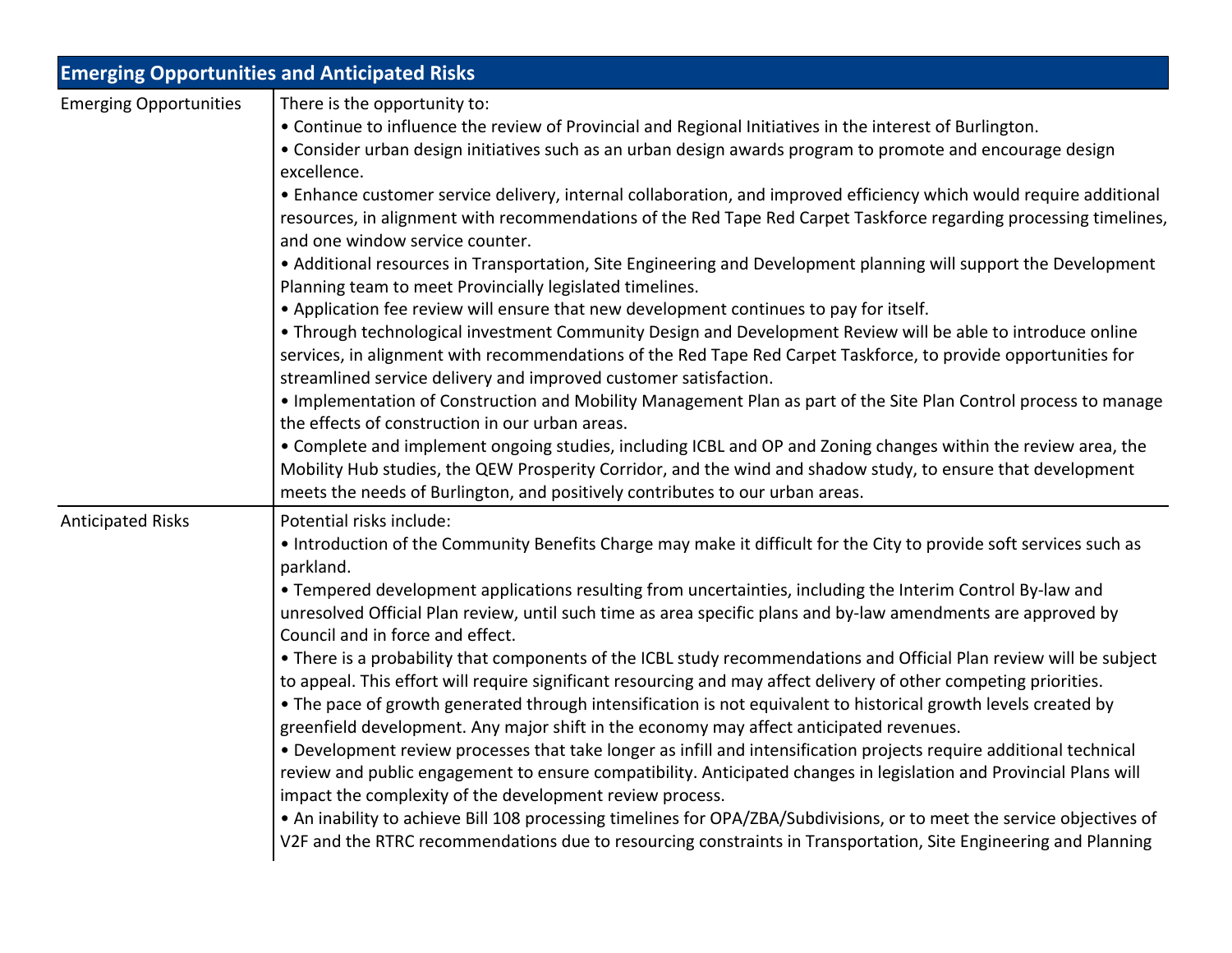| required to achieve these objectives. Resource challenges of external technical agencies also impact Burlington<br>staff's ability to meet these timelines<br>• Planning and Building staff remain dependent on the AMANDA software system for data management. Delay in<br>technological upgrade or change in operational software could result in data management challenges.<br>• If all online, internal, and external technology are not resourced with compatible equipment and training there will<br>be an inability to achieve the online application processing recommendations of V2F and the RTRC Taskforce.<br>• Reduced statutory processing times may result in additional LPAT appeals for non-decision or premature<br>applications.<br>. Tribunal appeals may impact the timing objectives of implementing City initiatives. |                                                                                                                                                                                                                                                                                                                                                                                                                                                                                                                                                                                                                                                                                                                                         |                          |  |  |
|------------------------------------------------------------------------------------------------------------------------------------------------------------------------------------------------------------------------------------------------------------------------------------------------------------------------------------------------------------------------------------------------------------------------------------------------------------------------------------------------------------------------------------------------------------------------------------------------------------------------------------------------------------------------------------------------------------------------------------------------------------------------------------------------------------------------------------------------|-----------------------------------------------------------------------------------------------------------------------------------------------------------------------------------------------------------------------------------------------------------------------------------------------------------------------------------------------------------------------------------------------------------------------------------------------------------------------------------------------------------------------------------------------------------------------------------------------------------------------------------------------------------------------------------------------------------------------------------------|--------------------------|--|--|
| <b>Enterprise Risk</b><br>Considerations                                                                                                                                                                                                                                                                                                                                                                                                                                                                                                                                                                                                                                                                                                                                                                                                       | Labour Market & Workforce - Workplace Culture, Retention<br>Financial Sustainability - Sustainability, Budget, Limited Revenue Tools<br>Technology - IT Systems, Staff Expertise and Competency<br>Capacity & Volume of Work:<br>• Requested FTE's required to meet processing timelines.<br>Growth & Affordability:<br>• Fee review may recommend reducing fees for charitable housing organizations.<br>. OP review will encourage increased housing.<br>Legislative Changes:<br>. Bill 108 increases risk of development appeals due to denied applications for deficiencies.<br>Election & Council:<br>• Conflicting priorities such as recommendations of RTRC Taskforce vs adding technical requirements result in<br>challenges. |                          |  |  |
| <b>Service Initiatives</b>                                                                                                                                                                                                                                                                                                                                                                                                                                                                                                                                                                                                                                                                                                                                                                                                                     |                                                                                                                                                                                                                                                                                                                                                                                                                                                                                                                                                                                                                                                                                                                                         | <b>Target Completion</b> |  |  |
|                                                                                                                                                                                                                                                                                                                                                                                                                                                                                                                                                                                                                                                                                                                                                                                                                                                | Implement tactical actions in support of Organizational Values.                                                                                                                                                                                                                                                                                                                                                                                                                                                                                                                                                                                                                                                                         | Mar 2020                 |  |  |
|                                                                                                                                                                                                                                                                                                                                                                                                                                                                                                                                                                                                                                                                                                                                                                                                                                                | Implement and train staff on Amanda 7 upgrade.                                                                                                                                                                                                                                                                                                                                                                                                                                                                                                                                                                                                                                                                                          | Mar 2020                 |  |  |
| Achieve approval of ICBL study and related OPA/ZBA's, and approval of New OP.                                                                                                                                                                                                                                                                                                                                                                                                                                                                                                                                                                                                                                                                                                                                                                  | Mar 2020                                                                                                                                                                                                                                                                                                                                                                                                                                                                                                                                                                                                                                                                                                                                |                          |  |  |
| Initiate Zoning By-Law comprehensive review.                                                                                                                                                                                                                                                                                                                                                                                                                                                                                                                                                                                                                                                                                                                                                                                                   | Oct 2020                                                                                                                                                                                                                                                                                                                                                                                                                                                                                                                                                                                                                                                                                                                                |                          |  |  |

Complete development fee review.  $\qquad \qquad$  Dec 2020

Implement the recommendations of the pre-building permit application process review. Dec 2020 Dec 2020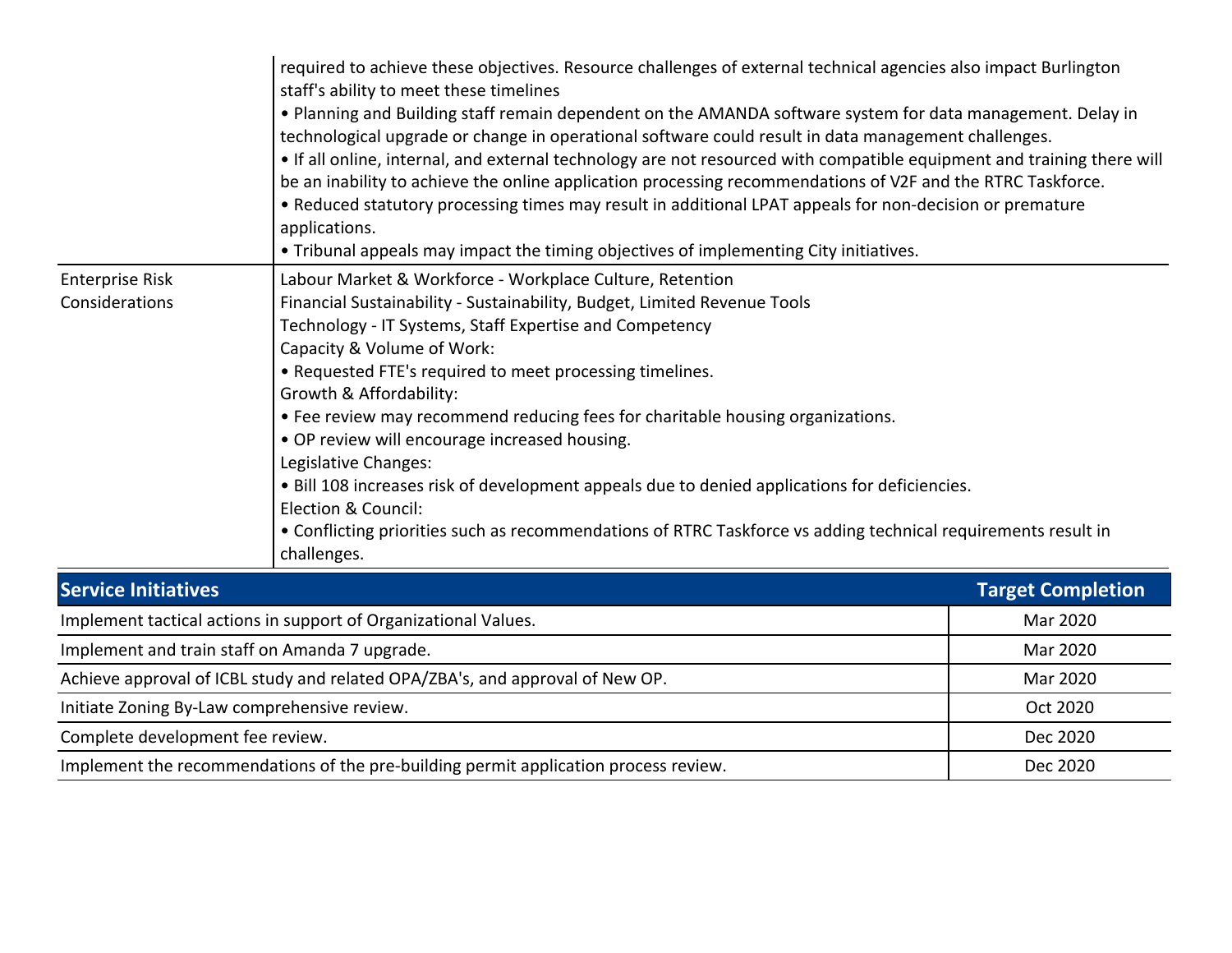# **MEASURING SUCCESS**

#### **How much did we do?**

| <b>Performance</b>                                                       | 2015   | 2016   | 2017   | 2018   | 2019            | 2020     | 2021            | 2022     |
|--------------------------------------------------------------------------|--------|--------|--------|--------|-----------------|----------|-----------------|----------|
| <b>Measurement</b>                                                       | Actual | Actual | Actual | Actual | <b>Forecast</b> | Forecast | <b>Forecast</b> | Forecast |
| Grand Total # of<br>Development Applications<br>Received                 | 1321   | 1491   | 1655   | 1168   | 1159            | 1200     | 1195            | 1198     |
| Total # of Development<br><b>Planning Applications</b><br>Received       | 20     | 18     | 37     | 25     | 14              | 20       | 15              | 18       |
| Total # of Site Plan and<br><b>Urban Design Applications</b><br>Received | 225    | 189    | 121    | 118    | 109             | 110      | 110             | 110      |
| Total # of Zoning<br><b>Applications Received</b>                        | 923    | 1094   | 1318   | 830    | 900             | 900      | 900             | 900      |
| Total # of Committee of<br>Adjustment Applications<br>Received           | 153    | 190    | 179    | 195    | 150             | 170      | 170             | 170      |

#### **Is anyone better off?**